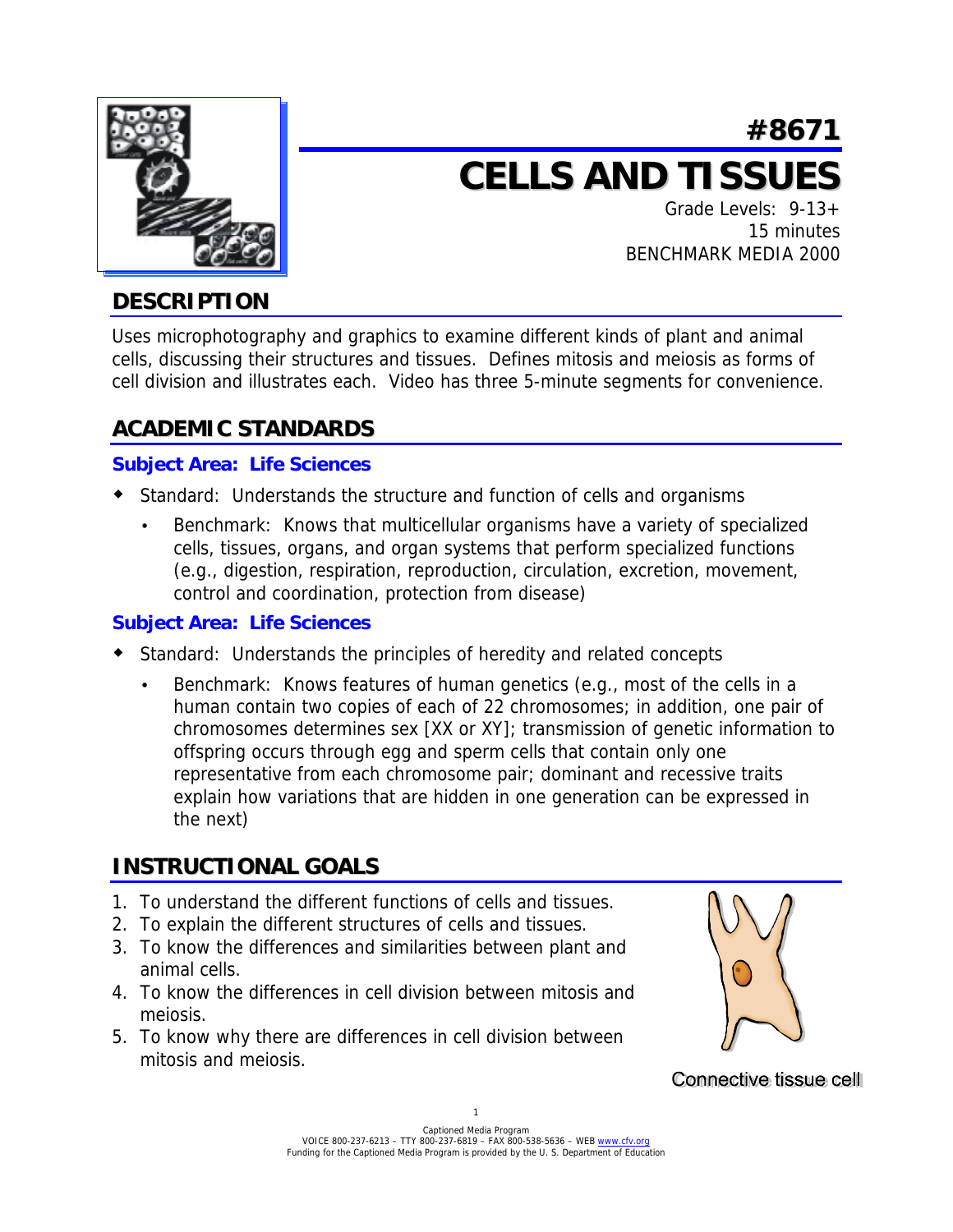## **BACKGROUND INFORMATION**

 Among the myriad evolutionary pathways that have led to the rich biodiversity of life, certain key cellular characteristics fully separate all plants from animals. Some of the common characteristics of plant and animal cells are presented here and the differentiating features clearly exhibited. Keep in perspective that the capacity to form tissues requires cellular adhesion into multicellular masses and regulation of genetic expression.

 Modern cell biological research has clarified how surface molecules on cell membranes permit cells of the same tissue type to recognize one another and cohere. Some simple but elegant experiments illustrate this.

 Similarly, modern molecular genetics helps to explain how certain genes are activated in a tissue, thus ensuring its specialized function and giving it a particular role

in an organism. Tissue organization, combined with hormonal and nervous system signaling, account for much of the remarkable elegance of coordinated activity in multicellular organisms including humans.



**Red Blood Cell** 

# **BEFORE SHOWING**

- 1. Display a diagram of a ciliate such as paramecium. Elicit from the students some of the functions of life exhibited by the single-celled organism.
- 2. Discuss the combination of functions of life activities within a single cell. Note, however, that when an organism has more than one cell, there can be specialization, each group of cells dedicated to a particular function.
- 3. Make a chart on the board to provide a perspective on the levels of organization in living things. List the following categories: molecular, cellular, tissue, organ. Leave a space after each one for descriptions to be added. Ask to give examples of each level based on their prior knowledge of living things. Help them understand that each of the levels builds into the other.
- 4. Introduce the idea that the reproductive organs are made of cells and tissues.

## **AFTER SHOWING**

### **Applications and Activities**

- 1. Prepare an outline of the human head and torso and reproduce it for distribution. Give one minute to illustrate all of the following: esophagus, stomach, small intestine, large intestine, heart, lungs, by drawing it on the outline.
- 2. Create small groups and assign each group a particular organ to draw.
- 3. Ask to describe what they think the cells would look like in each of the tissues composing the heart muscle, lining of the esophagus, inner surface of the lung, and lining of the small intestine. Display actual photographs or scientific illustrations of cells from these tissues and compare them to their descriptions. How are they similar and how are they different?